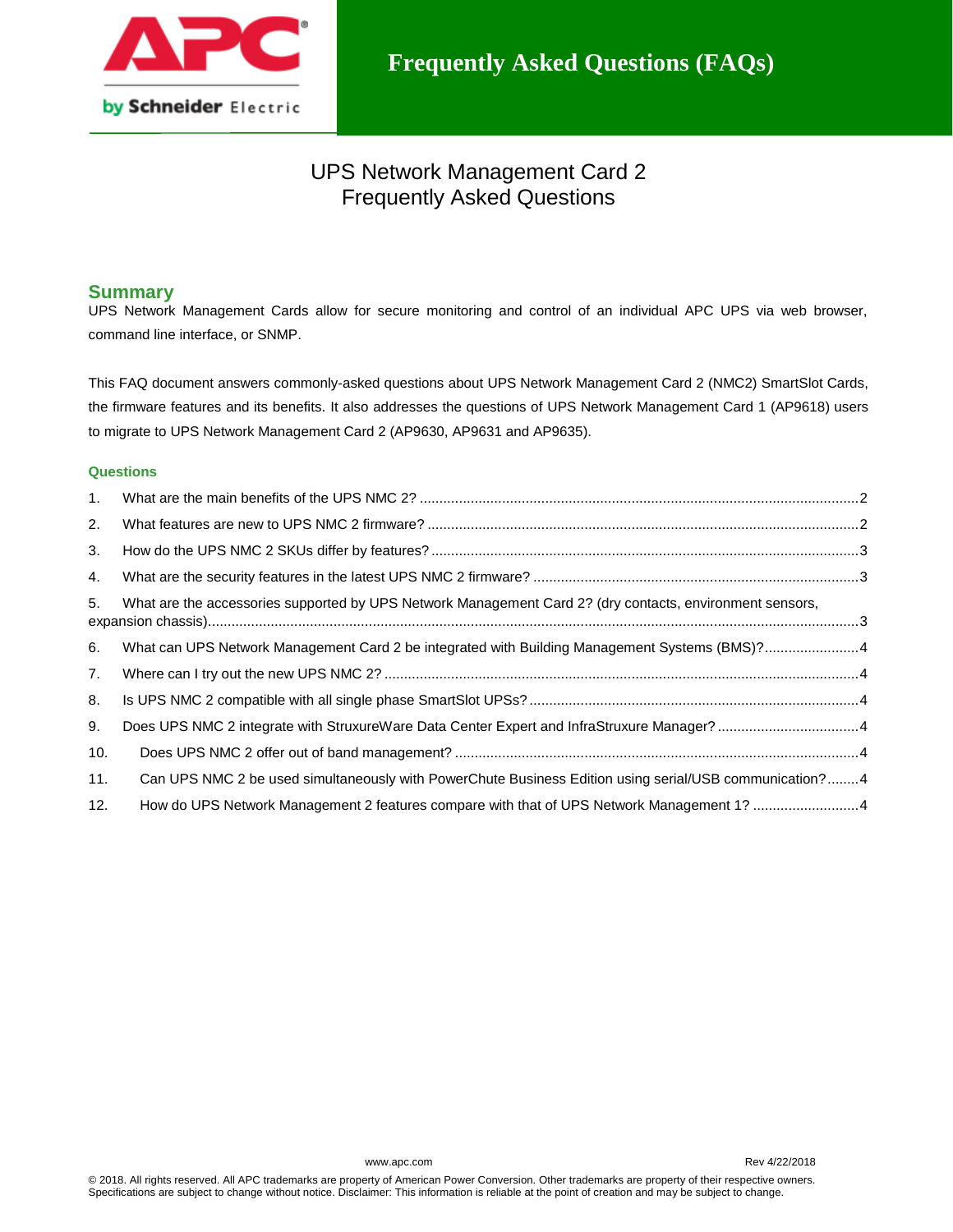## <span id="page-1-0"></span>**1. What are the main benefits of the UPS NMC 2?**

- RADIUS based remote authentication support, in addition to a selection of security protocols including TLS, SCP, for secure monitoring and control of an individual APC UPS via web browser, command line interface, or SNMP
- Increased security (up to 2048 bit encryption).
- The documentation supported in the following languages,
	- o Chinese (simplified)
	- o Chinese (Traditional)
	- o English
	- o German
	- o Japanese
- IPv6 Ready
- Improved processing speeds in comparison to UPS Network Management Card 1
- Console port for local UPS NMC 2 configuration
- Future feature enhancements to UPS NMC 2 made available via firmware upgrade
- Responsive web UI for mobile friendly user experience.

Complete list of feature comparison with UPS Network Management Card 1 is covered at the end of this FAQ.

## <span id="page-1-1"></span>**2. What features are new to UPS NMC 2 firmware?**

| <b>Features</b>                                                                                                                     | v6.0.6/<br>6.0.7/<br>6.1.1 | V6.2.1      | V6.4         | v6.5.6 |
|-------------------------------------------------------------------------------------------------------------------------------------|----------------------------|-------------|--------------|--------|
| BACnet/IP support for integration with 3rd party Building<br>Management System                                                      | $\mathbf x$                | $\mathbf x$ | $\mathbf x$  |        |
| Modbus TCP support for integration with 3rd party Building<br>Management System                                                     | ×                          | ×           | ✓            |        |
| Modbus Serial support for integration with 3rd party Building<br>Management System (AP9635 only)                                    | ×                          | ×           | $\checkmark$ |        |
| Out of Band Management via Modem                                                                                                    | ×                          | $\mathbf x$ | $\checkmark$ | ✓      |
| Responsive web UI for mobile friendly user experience.                                                                              | ×                          | $\mathbf x$ | $\checkmark$ | ✓      |
| Smart Battery management, with smart battery pack monitoring<br>support (only supported by SRT Smart-UPS, launched in June<br>2014) | ×                          | ✓           | $\checkmark$ |        |
| Streaming Firmware upgrade - overcoming the need to delete<br>language packs to carry out UPS firmware upgrade                      | ×                          | ✓           | $\checkmark$ | ✓      |
| Supports simultaneous web browser access for up to 8 users and<br>network command line interface for up to 3 users                  | ✓                          | ✓           | ✓            | ✓      |
| Enable/disable Green mode (in supported SMT, SMX Smart-UPS)                                                                         | ✓                          | ✓           | $\checkmark$ | ✓      |
| Predictive Battery replacement by reporting predicted battery<br>failure status (only supported by SMT, SMX, SRT Smart-UPS)         | ✓                          |             | ✓            |        |
| Set the local language on the UPS LCD via UPS Network<br>Management Card (in supported SMT, SMX Smart-UPS)                          | ✓                          | ✓           | ✓            |        |
| LCD lock-out for SMT, SMX units from the UPS Network<br>Management web interface                                                    |                            |             |              |        |

Kindly note the last released firmware version for UPS NMC 1 (AP9617, AP9618, AP9619) is v3.7.2. There is no further firmware update planned for UPS NMC 1. It is available for download from the Software/Firmware downloads webpage [@ www.apc.com/tools/download/index.cfm.](http://www.apc.com/tools/download/index.cfm)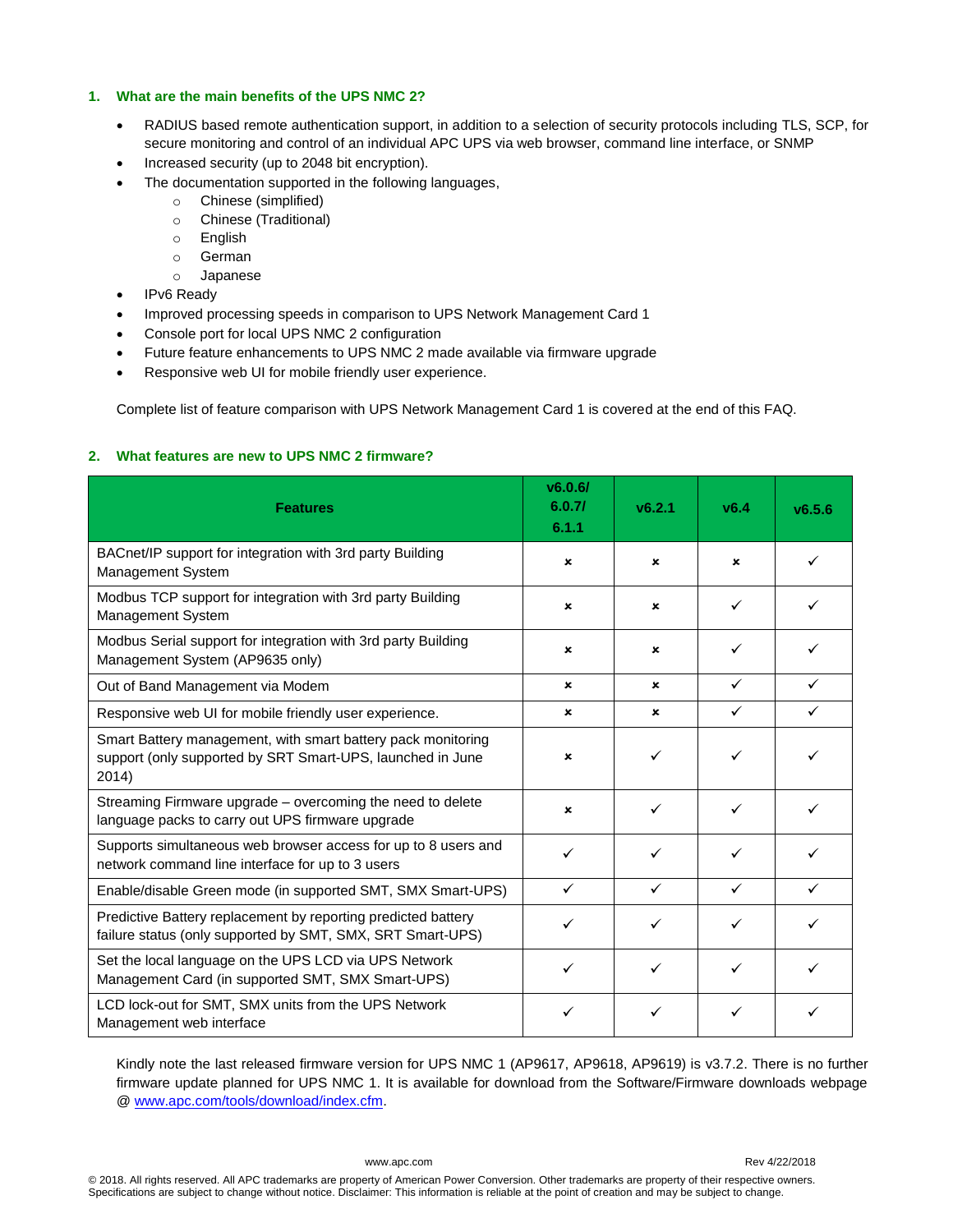## <span id="page-2-0"></span>**3. How do the UPS NMC 2 SKUs differ by features?**

|                                                                                                          | AP9630       | AP9631 | AP9635 |
|----------------------------------------------------------------------------------------------------------|--------------|--------|--------|
| <b>SNMP Management</b>                                                                                   | ✓            |        |        |
| Data Event Logging                                                                                       | ✓            | ✓      | ✓      |
| IPv6 Support                                                                                             | $\checkmark$ | ✓      | ✓      |
| User friendly UPS Firmware Upgrade capability                                                            | ✓            |        |        |
| Multiple language support                                                                                | ✓            | ✓      | ✓      |
| Modbus TCP support for integration with 3rd party Building Management<br>System                          | ✓            | ✓      |        |
| BACnet/IP support for integration with 3rd party Building Management System                              | $\checkmark$ | ✓      | ✓      |
| Two USB ports to support UPS Network Management Card Firmware<br>Upgrade                                 |              | ✓      | ✓      |
| Temperature and (optional) Temperature & Humidity Monitoring, AP9335T -<br>included, AP9335TH - optional |              | ✓      | ✓      |
| Optional Dry Contact I/O Accessory (AP9810) support                                                      |              | ✓      | ✓      |
| Modbus Serial support for integration with 3rd party Building Management<br>System                       |              |        | ✓      |
| Out of Band Management via modem                                                                         |              |        | ✓      |

## <span id="page-2-1"></span>**4. What are the security features in the latest UPS NMC 2 firmware?**

The security features in the UPS NMC 2 firmware include,

- a. TLS 1.2 support for safe NMC access
- b. Password Security
- c. 3-tier user access (read only, device and administrator)
- d. RADIUS support
- e. SMTP Authentication e-mail
- f. HTTPS
- g. IPv6 Ready
- h. SSH Up to 2048 bit Public/Private Key Encryption

## <span id="page-2-2"></span>**5. What are the accessories supported by UPS Network Management Card 2? (dry contacts, environment sensors, expansion chassis)**

For UPS that support Expansion Chassis (AP9600/AP9604BLK), UPS NMC 2 (AP9630, AP9631, AP9635 and their derivative offers) can be installed to provide additional SmartSlot interface(s).

UPS NMC 2 with Environmental monitoring [\(AP9631,](http://www.apc.com/products/resource/include/techspec_index.cfm?base_sku=AP9631) [AP9635](http://www.apc.com/products/resource/include/techspec_index.cfm?base_sku=AP9635) and its derivative offers) supports a total of any 2 accessories or sensors per card,

[AP9335T](http://www.apc.com/products/resource/include/techspec_index.cfm?base_sku=AP9335T) – APC Temperature Sensor (This accessory ships in the box and is also sold separately)

[AP9335TH](http://www.apc.com/products/resource/include/techspec_index.cfm?base_sku=AP9335TH) – APC Temperature and Humidity Sensor (This accessory is sold separately)

[AP9810](http://www.apc.com/products/resource/include/techspec_index.cfm?base_sku=AP9810) – APC Dry Contact I/O Accessory (It provides 2 input contacts and 1 output relay. This accessory is sold separately)

<span id="page-2-3"></span>For a complete list of accessories supported by UPS Network Management Card, please refer to k-base #**FA230777** @ [www.apc.com/support.](http://www.apc.com/support)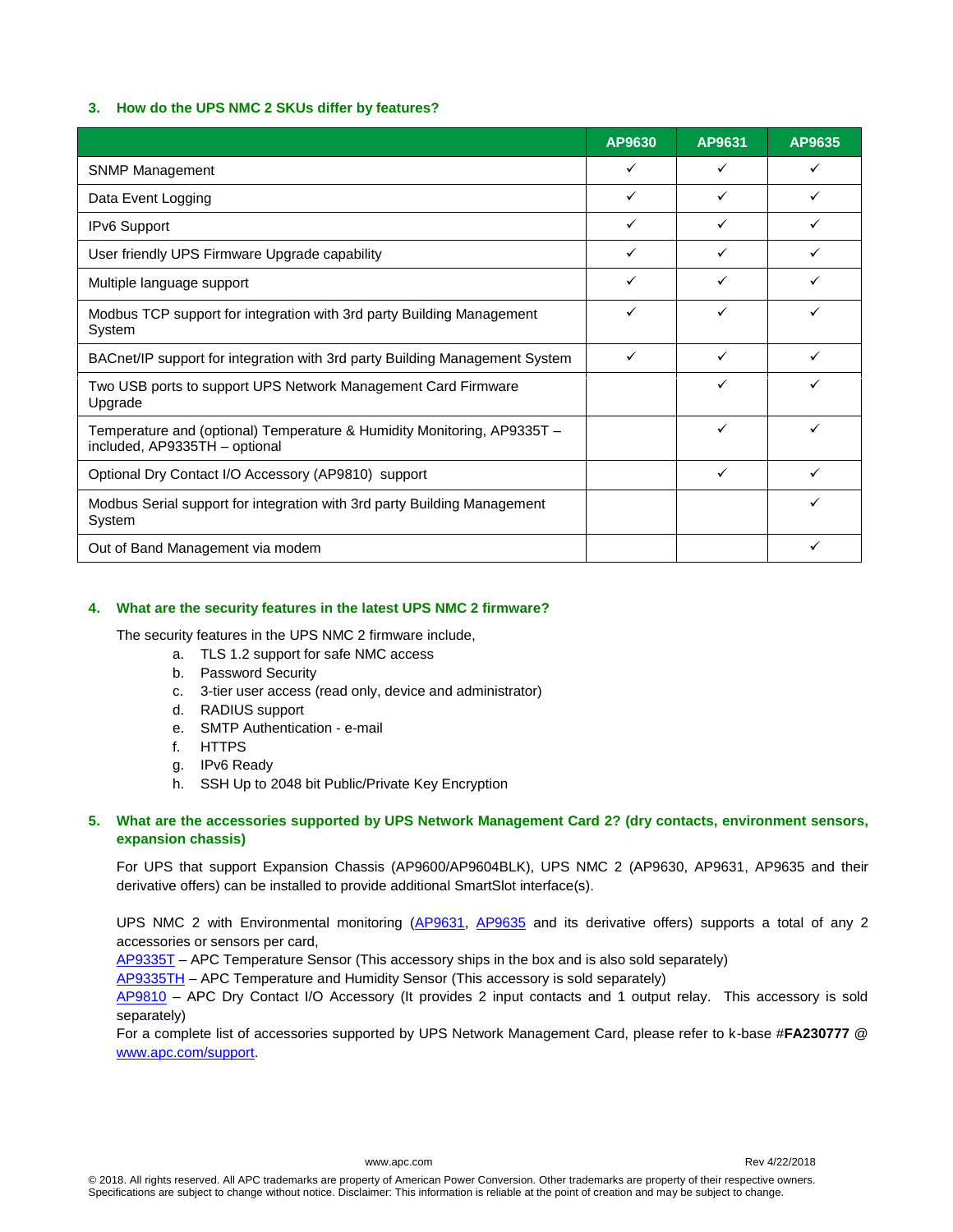#### **6. What can UPS Network Management Card 2 be integrated with Building Management Systems (BMS)?**

For easy integration of UPS Network Management Card 2 with management systems including Building Management Systems (BMS), support for Modbus & BACnet protocols have been added. While Modbus TCP and BACnet/IP are supported on all the NMC 2 SKUs, Modbus serial is supported only on AP9635.

Resources in the form of 'BACnet Application maps' and 'Modbus Register maps' are available for download in the documentation section of UPS Network Management Card 2 SKUs.

## <span id="page-3-0"></span>**7. Where can I try out the new UPS NMC 2?**

Go to [http://testdrive.apc.com](http://testdrive.apc.com/) and click on the options under "UPS Management", on the left portion of the web page to experience managing a UPS remotely via web browser.

## <span id="page-3-1"></span>**8. Is UPS NMC 2 compatible with all single phase SmartSlot UPSs?**

Yes.

#### <span id="page-3-2"></span>**9. Does UPS NMC 2 integrate with StruxureWare Data Center Expert and InfraStruxure Manager?**

Yes, this is a seamless integration.

#### <span id="page-3-3"></span>**10. Does UPS NMC 2 offer out of band management?**

Yes, the AP9635 (UPS NMC 2 w/ Environment Monitoring, Modbus and Out of Band Management) offers dial-in facility to access the management card's console interface and dial-out notifications can be received on a configured telephone number.

#### <span id="page-3-4"></span>**11. Can UPS NMC 2 be used simultaneously with PowerChute Business Edition using serial/USB communication?**

No, this is not a supported configuration on UPS NMC 1 or on UPS NMC 2. For network based safe server shutdown, please use [PowerChute Network Shutdown](http://www.apc.com/products/family/index.cfm?id=127) along with your UPS Network Management Card.

#### <span id="page-3-5"></span>**12. How do UPS Network Management 2 features compare with that of UPS Network Management 1?**

|                                                                            |                          |                  | with Environmental<br>Monitoring |                  | w/ Environmental Monitoring<br>& Out of Band Management |                  |  |  |
|----------------------------------------------------------------------------|--------------------------|------------------|----------------------------------|------------------|---------------------------------------------------------|------------------|--|--|
| <b>Features</b>                                                            | AP9617<br>(discontinued) | AP9630           | AP9619<br>(discontinued)         | AP9631           | AP96181<br>(discontinued)                               | AP9635           |  |  |
| <b>UPS Network Management Card</b>                                         | NMC <sub>1</sub>         | NMC <sub>2</sub> | NMC <sub>1</sub>                 | NMC <sub>2</sub> | NMC <sub>1</sub>                                        | NMC <sub>2</sub> |  |  |
| <b>Remote UPS Management</b>                                               |                          |                  |                                  |                  |                                                         |                  |  |  |
| Sequenced load shedding                                                    |                          | ✓                |                                  | $\checkmark$     |                                                         | ✓                |  |  |
| Sequenced start up                                                         |                          | $\checkmark$     |                                  | ✓                |                                                         | $\checkmark$     |  |  |
| On demand load shedding                                                    |                          | $\checkmark$     |                                  | ✓                |                                                         | $\checkmark$     |  |  |
| On demand restart                                                          |                          | ✓                |                                  | $\checkmark$     |                                                         | ✓                |  |  |
| Scheduled load shedding                                                    |                          | $\checkmark$     |                                  | $\checkmark$     |                                                         | $\checkmark$     |  |  |
| Schedule start up                                                          |                          | $\checkmark$     |                                  | $\checkmark$     |                                                         | $\checkmark$     |  |  |
| Enhanced Logging                                                           |                          | $\checkmark$     |                                  | $\checkmark$     |                                                         | ✓                |  |  |
| Multi-user support                                                         |                          | $\checkmark$     |                                  | $\checkmark$     |                                                         | ✓                |  |  |
| Fault & power event notification                                           | $\checkmark$             | $\checkmark$     | ✓                                | $\checkmark$     | ✓                                                       | $\checkmark$     |  |  |
| Reboot UPS remotely                                                        | $\checkmark$             | $\checkmark$     | ✓                                | $\checkmark$     | ✓                                                       | ✓                |  |  |
| Event and Data logging                                                     | ✓                        | $\checkmark$     | ✓                                | ✓                | ✓                                                       | ✓                |  |  |
| Multiple Server Shutdown (in conjunction with PowerChute Network Shutdown) |                          |                  |                                  |                  |                                                         |                  |  |  |
| Best in Class Operating System Support                                     | ✓                        | $\checkmark$     | ✓                                | $\checkmark$     | ✓                                                       | ✓                |  |  |

<sup>1</sup> AP9635 is the official replacement of AP9618.

 $\overline{a}$